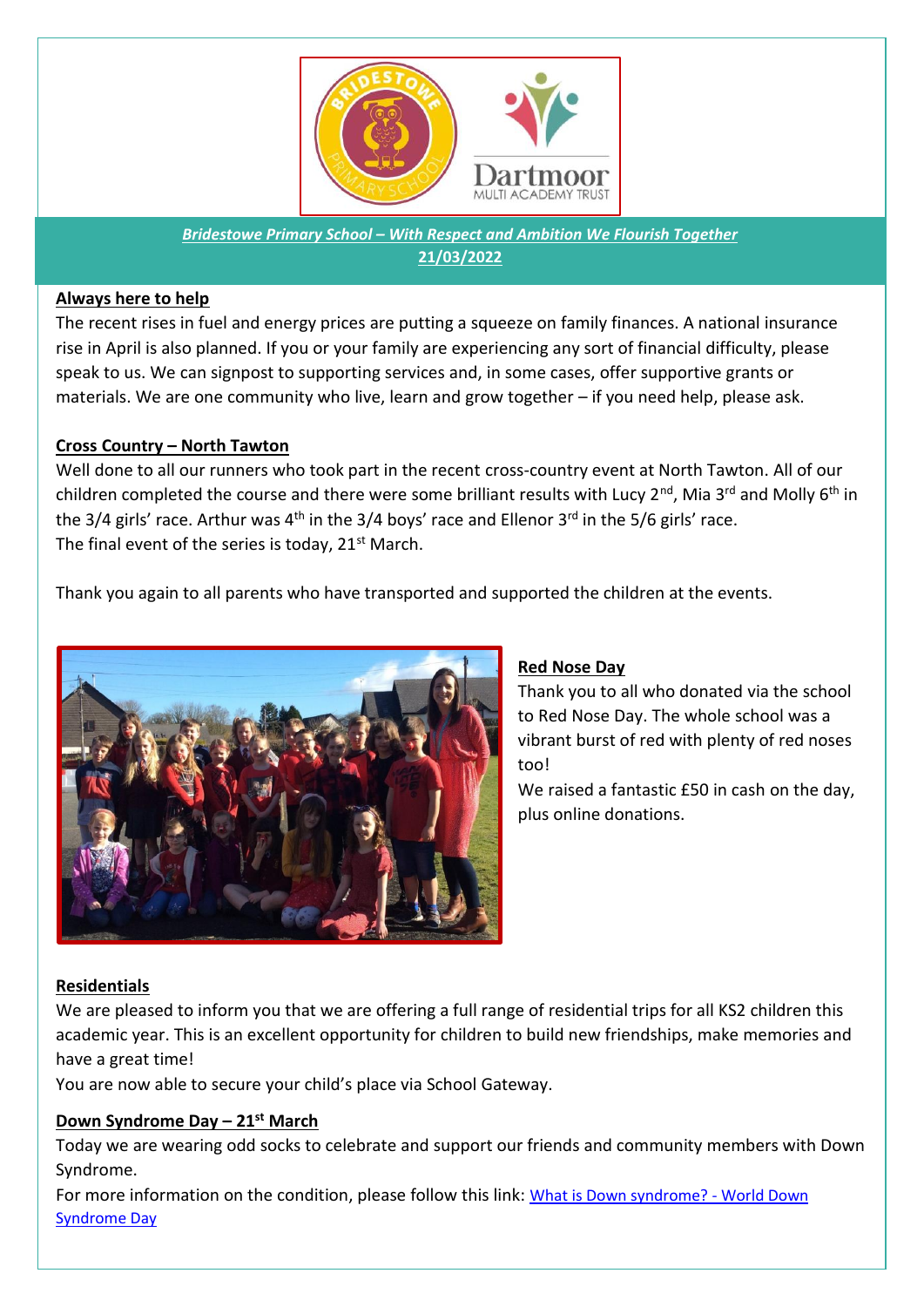## **Parental consultations**

A reminder that you are now able to book a parental consultation with your child's class teacher by using the following forms:

Owlets, Thursday 31st March:<https://forms.office.com/r/Mz0AZxaH3f>

Tawny Owls, Thursday 31<sup>st</sup> March[: https://forms.office.com/r/wWCihephA5](https://forms.office.com/r/wWCihephA5)

Snowy Owls, Thursday 31<sup>st</sup> March:<https://forms.office.com/r/iKzKDnUArJ>

Barn Owls, Thursday 31<sup>st</sup> March:<https://forms.office.com/r/veGDUb5jDq>

#### **KS2 Swim Gala**

Our KS2 Swim Gala will be taking place this Thursday 24<sup>th</sup> March at Aqua Stars Swim Academy in the morning. Please ensure your child arrives 'swim ready' at 08.45 for registration as the coach will be departing at 09.00am.

All parents and carers are welcome to come along and support, but we please request that no photos are taken during the event.

## **PE Kit**

Please can we ensure children have the correct PE kit in school on their PE day.

Here is a reminder of what the PE kit needs to include: Bridestowe PE t-shirt Bridestowe fleece or hoodie (optional) Black or burgundy shorts Black or burgundy leggings or tracksuit bottoms for colder days Trainers or plimsolls

If anyone has any preloved kit which they would be willing to donate to school including trainers (size 1 and up) they would be gratefully received.



## **Respect, Ambition, Flourish Awards**

Cedric for flourishing in his speaking skills.

Kaitlyn for flourishing in her attitude and effort towards learning.

Edith for flourishing in her work and taking pride in her presentation and handwriting. Michael for showing ambition in his considered and thoughtful answers to questions.

## **Felix B**

Recently Felix competed at the Dartmoor Sprint Meet at Parklands, his first proper swimming competition. He improved his PBs in all his races and he gained 3rd place for 50m backstroke. Felix has worked hard to focus on improving his own times so winning a medal was the icing on the cake! Congratulations Felix.